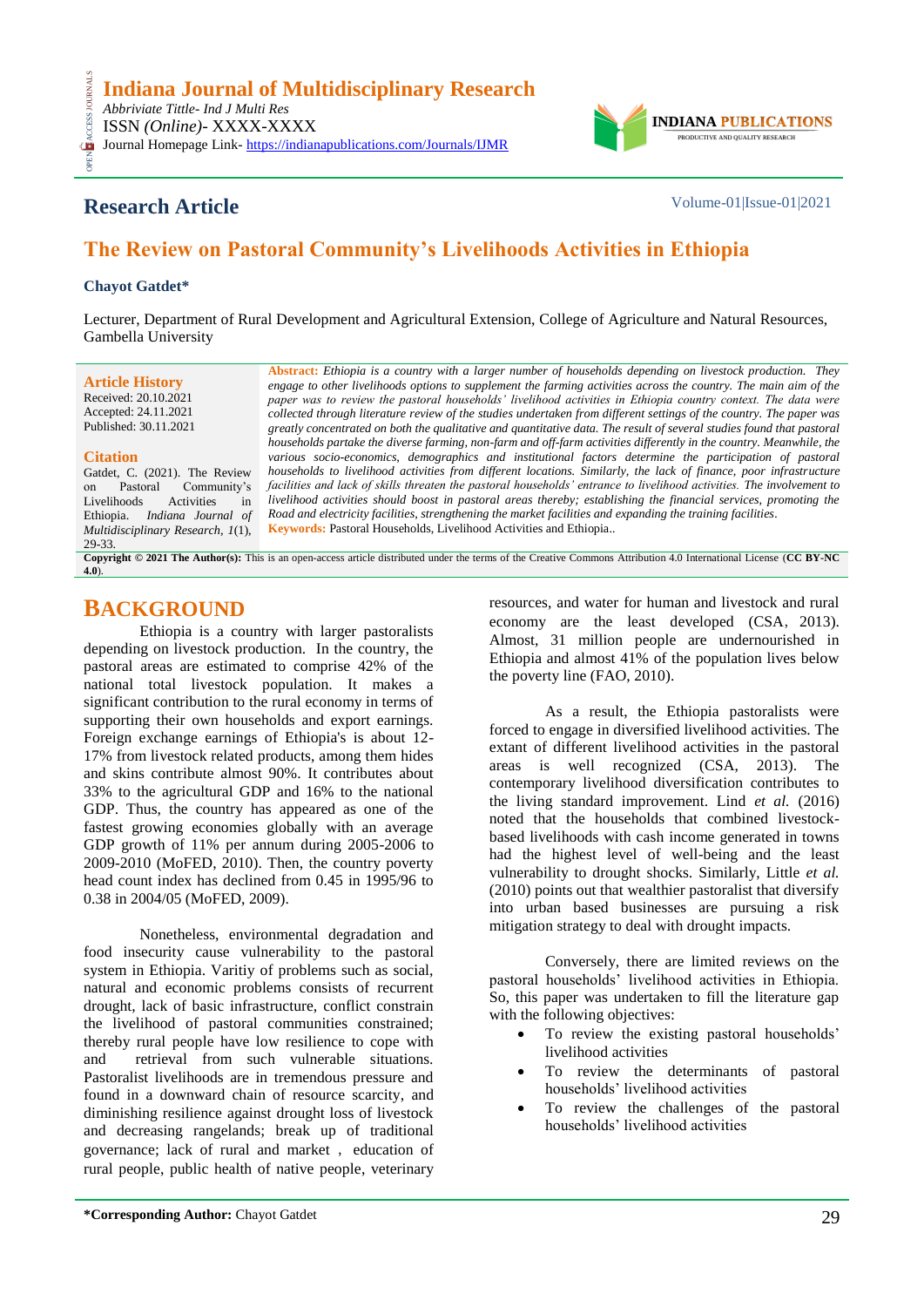## **METHODOLOGY**

The review was done in the Ethiopia national context; focusing on the pastoral households that are marginalized in the country development activities. In the meantime, the paper was heavily relied on the review of literatures which were assembled from different documents across the Ethiopia contexts. In the same way, the paper has collected the qualitative and quantitative data with respect to the selected issues in the country. These data were collected through reviewing, analyzing and summarizing the related papers on pastoral livelihood activities of the country.

## **RESULTS AND DISCUSSIONS**

### **Pastoral Livelihood Activities**

Ethiopia's pastoral communities depend primarily on livestock production for their livelihoods. Since long, most of the households undertake the poultry production, piggery production, beekeeping, cow and oxen production, shoats production etc. more dominantly. Still, some of the pastoral households follow diverse livelihood activities in addition to animal rearing. Research suggests that determinants of livelihood diversification in Eastern Tigray reveals that 83.1% of the farmers were competent to expand their livelihoods into off-farm/non-farm or combined income activities (Gebrehiwot *et al.,* 2018). Yilebes (2017) study in lare woreda in Gambella region on the livelihood strategies and diversification advocates that 53.4% households followed three activities as an input to earnings and nourishment. This means that pastoral households involve in different livelihoods activities in the country ranging from farming, non-farm and offfarm activities. These activities have been categories differently by the various scholars. In this review, the livelihood activities of the pastoral households were grouped into farming, non-farm and the off-farm activities across the country.

## **Farming Based Activities**

In Ethiopia, different researchers have come up with some farming activities in pastoral areas. Some of these intellectuals have pointed out the partaking of the households into livestock and crops production across the several areas. Their findings have indicated the limited options available for pastoralists to diversify their economy; thereby relying mainly on crops and livestock production. The livestock based income remains the most important source of livelihoods (Tagesse *et al.,* 2016) and has become as the main assets of pastoralists (Birhanu, 2017) from many areas in Ethiopia. In the same token, crop production is also receiving drive as a means of income diversification among the pastoral communities in Ethiopia (Kejele, 2005). There are some pastoralists who are engaging in crops cultivation as an alternative. Nevertheless, these studies have not had an elucidation on the particular farming activities of crops and livestock production

across the country. The findings had not indicated the kinds of animals and crops produced.

### **Off-Farm Activities**

Pastoral communities involve in numerous offfarm activities in the several settings of the nationwide. These are the activities relating to the natural products and the overall activities which are not connected to the own farming or are mainly the agricultural wage labor. Obviously, the majority of the pastoral households diversified their income sources through undertaking different off-farm activities. To survive in varied challenges; Emily & Firew (2016) result showed that the pastoral households involve and follow different off‑farm livelihood activities in the country. The households are usually participating in agricultural daily labor as well as producing and collecting the natural products.

With that connection, Doyo (2018) result confirmed that almost 6.11% of the households receive income from charcoal and firewood sales. The results of this study show that the livelihood of the pastoralists diversified into firewood and charcoal production. As well, Kejele *et al.* (2005) showed that the deprived households supplement their income from sales of forest products and wage. Still, Birhanu (2017) survey indicated that fire wood and charcoal selling is the dominant off farm sector. Yet, these studies had neglected some of the off-farm activities findings from the pastoral societies.

#### **Non-Farm Activities**

The pastoral communities are not singly depending on the livestock production in the country. They are also involving in different non-farm activities to strengthen their income base for poverty reduction. The study conducted in Afar region revealed that petty trading and irrigation practices were the main economic activities of pastoral women (Hellen, 2014). Further, Degefa (2005) study showed that rural households have a habit of participating in a variety of grain trading, petty trading, migration, liquor sales and the sale of handicrafts. Moreover, Bekele & Abdi (2013) suggest that the most vital basis for non-farm incomes is sale of homemade, farm implements and drinks and non-farm employments. Still, there are limited findings on other non-farm activities in the country.

## **DETERMINANTS OF LIVELIHOOD ACTIVITIES**

#### **Demographic Determinants**

The demographic characteristics of the households influence the livelihood activities in the country. For instant, some finding have found the negative effects of age to pastoralists' decision to pastoral and nonfarm combination (Amare, 2018; & Doyo, 2017). This meant, being old decreases the interest to engage in diversified livelihood activities. Nonetheless, Birhanu (2017) result showed that the age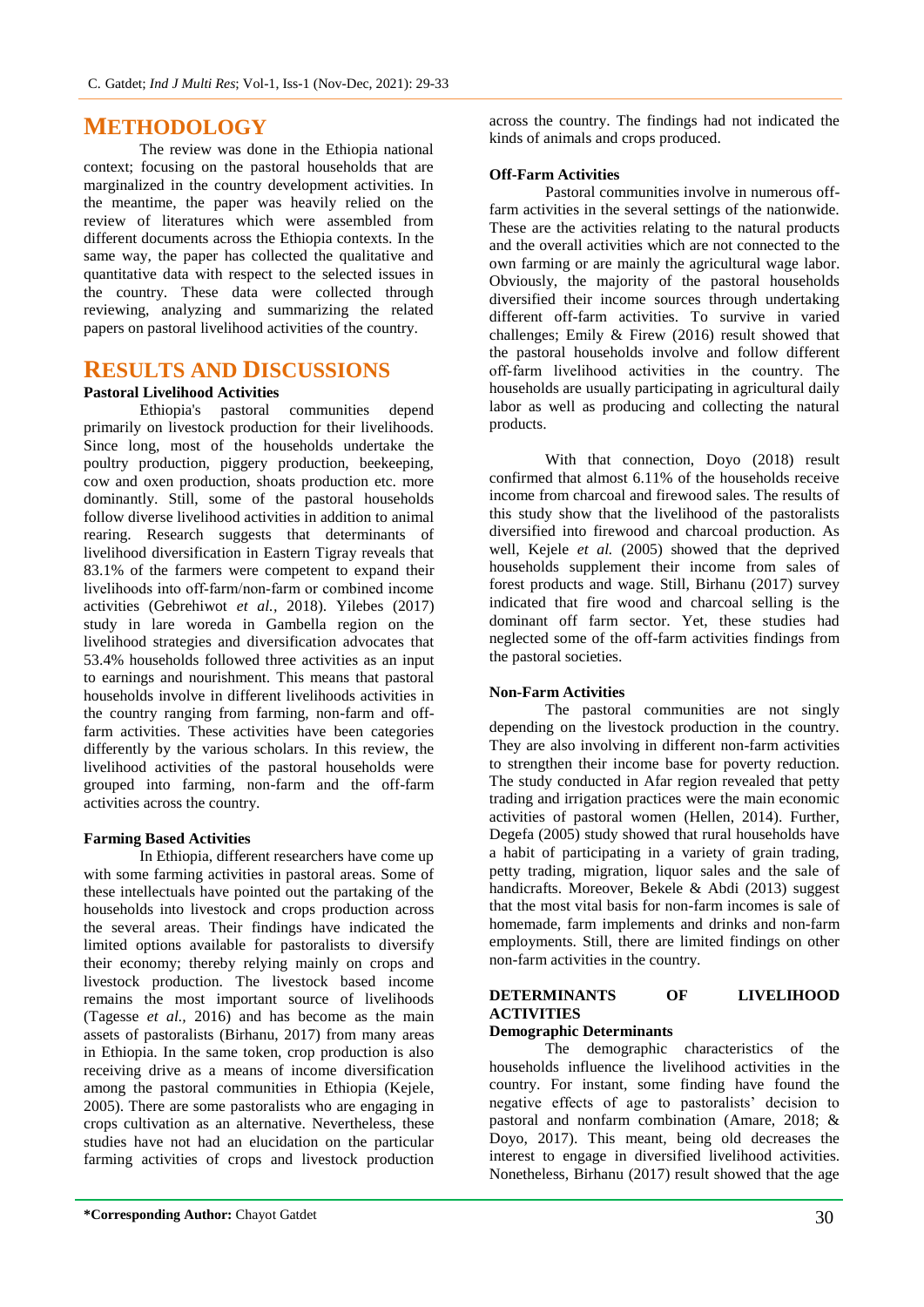of household head positively influenced the household's livelihood diversification activities. This disclosed that the increases of the households age increases the involvement to livelihood diversification in pastoral areas.

Besides, the influences of gender of the households to livelihood engagement in pastoral communities have been explored. The result of some studies showed that sex of the household head was positively related with the households' engagement in pastoral, farming and low return NPNF activities choice (Birhanu, 2017; & Doyo, 2018). This implies that being male households head energized the participation to livelihood diversification than female household heads. The reason is that most of the females are being loaded by the home activities in the country.

In addition, the numbers of the households influences the livelihood diversification in the country in general and pastoral communities in particular. Doyo (2017) found that family size has a positive significant effect on the livelihood diversification. The implication of this is that the larger numbers households increase the engagement to livelihood diversification among pastoral households. As soon as the households' members become high, they find diverse livelihood assortment to meet the consumption needs.

Moreover, different researchers have recognized the effects of formal education on livelihood diversification involvement. By that reason, some studies found that education had positively influenced the household choices of the pastoral, farming and high return activities (Adugna, 2012; Doyo, 2017; & Birhanu, 2017). This means that having education allows the engagement to diversified livelihood activities. This shows that the educated households acquire knowledge and skills related with livelihood diversification among the households.

#### **Socio-Economic Determinants**

The different socio-economic factors influence the participation of the households to livelihood activities. One after the other, the effect of livestock holding on diversified livelihood activities was studied in pastoral communities. Household's choice of combinations of pastoral, non-farm and off-farm livelihood strategy were positively linked with livestock holding capacity reported by Amare (2018). This implies that the growing number of livestock holding upturn the livelihood diversification. Nevertheless, Adugna (2012) confirmed that livestock holding is negatively correlated with the probability of being in highly diversified/ moderately diversified household. This shows that the handiness of livestock decline the households' partaking into livelihood diversification.

Similarly, dependency ratios of the households determine the livelihood diversification among pastoral

households. Doyo (2017) showed that dependency ratio negatively influence the household choices of diversified livelihood activities. This means that the amplified existents of inactive households' members lessen the participation into livelihood diversification.

In addition, different scholars have acquainted the influence of remittance to expand the incomes bases. Amare (2018) result revealed that remittance has positive influence to households' entry to diversification of livelihood strategies. This satisfies us that when the households collect the currency somewhere, they involve in diverse livelihood activities. This is because; the households have a means to start new schemes activities.

#### **Institutional Determinants**

There are many institutional factors that determine the engagement of households to livelihood diversification. More than a few literatures have specified the effect of extension services on livelihood diversification in pastoral areas. Doyo (2017) reported the positive influence of access to extension services to the rural household's choice on livelihood diversification. This suggests that the existent of extension services deepens the households' engagement in diversified livelihood activities. The households acquire huge experiences from the extension that are very basis for diversifying incomes sources.

However, another similar study reported the significant positive contribution of the number of veterinary extension service providers' contact to pastoralists' participation in off-farm and nonfarm livelihood activities (Amare, 2018). This infers that when the households obtain different animals services, they are initiated to involvement livelihood diversification. The households may get realistic ideas that are better for incomes diversification.

Moreover, the association of market distant with pastoral households' involvement to diversified livelihood activities has been accredited by different scholars. Some researchers showed that the distance from the nearby market was negatively linked to livelihood diversification (Adugna, 2012; Doyo, 2017; & Amare, 2018). This shows that the increase of market distant reduces the probability of pastoral households' engagement in different income foundations. This may be due to the poor access to market information and the transaction costs expected by the households.

In the same token, the existent of the financial organization affects the participation of pastoral communities to livelihood diversification. Amare (2018) results showed that the credit access negatively influence the possibility of selecting diversified livelihood strategies. This point out that being at high credit utilization drops the engagement into livelihood diversification. In contrary, some other studies showed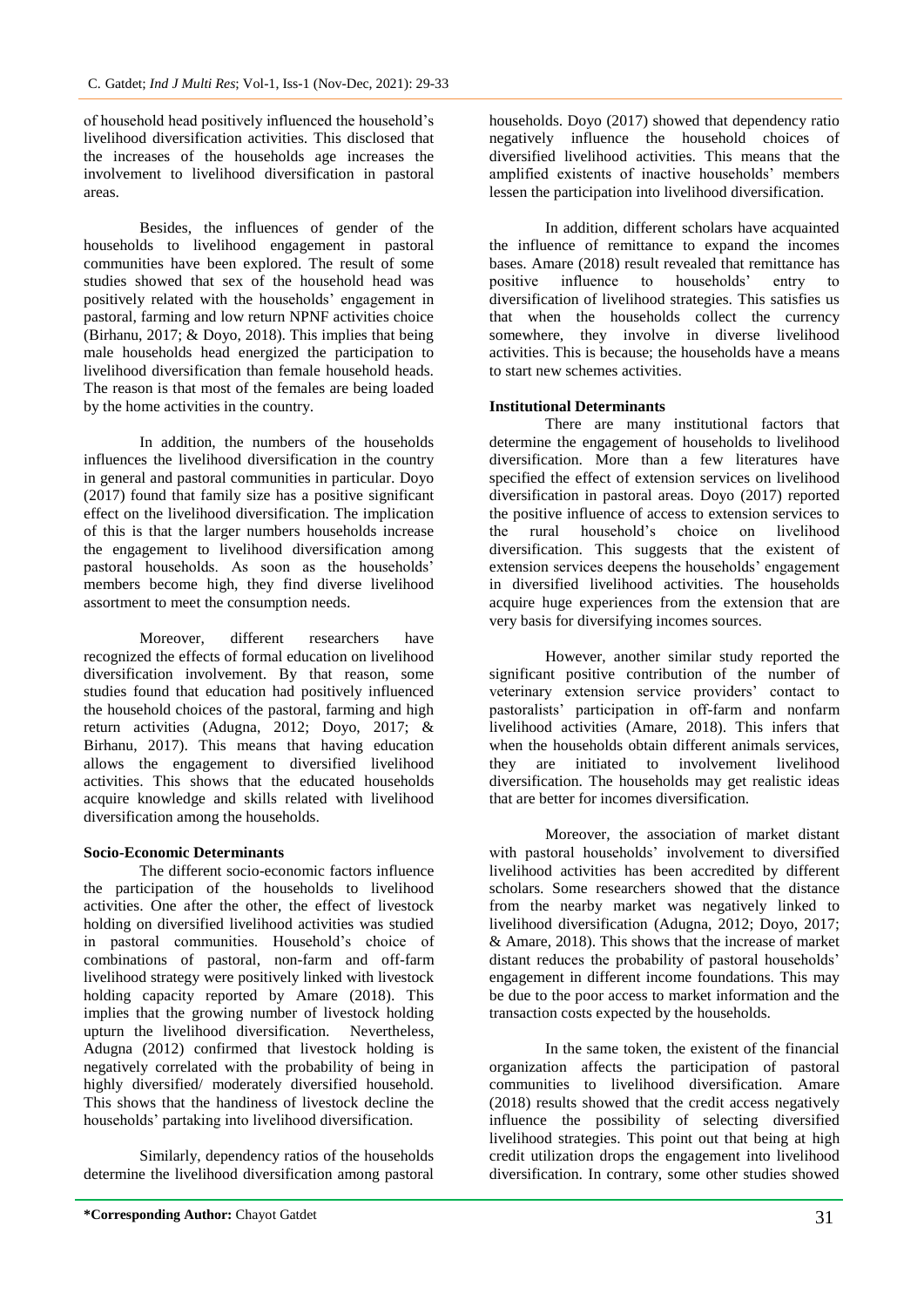that the credit use was positively affecting the household choices of diversified livelihood activities (Doyo, 2017; & Birhanu, 2017). This also means that the ease of access to the financial services strengthens the involvement of the households to livelihood diversification.

### **Challenges of Livelihood Activities**

Pursuing many livelihood activities in the pastoral areas is an important strategy to survive and accumulate an asset. However, there are several constraints that limit the pastoral and agro-pastoral society to engage in successful livelihood broadening. In similar to other sub Saharan African countries; the pastoralists in Ethiopia are the most deprived areas in terms of access to development opportunities, infrastructure and services (Gebru, et al, 2004; Hailu, 2008).

### **Lack of Finance**

The lacks of startup cash available for venture limit the households' involvements to livelihood activities in the pastoral areas. This result into the poor returns and partake the low income basis livelihood activities. In pastoral areas, there are limited financial organizations established thereof. This constrains the pastoral households' engagement to diversified livelihood activities. According to Kejele *et al.* (2005), the low access to credit services is the well-known challenge in the pastoral areas. Similarly, (Sileshi, 2016) found that lack of access to finance limit the engagement to livelihood diversification. Zigale (2016) result also indicated that the deficiency of financial assets and access to rural credit make the poor households not to engage in range of non-farm activities.

#### **Poor Infrastructure facilities**

The infrastructure services are mainly market, road, irrigation, telecommunication, electricity etc. in this context; there are lacks of infrastructure services in pastoral areas of the country. These challenges affect the involvement of pastoral households to diversified incomes sources in the pastoral areas. Kejele *et al.* (2005) result revealed that a limited infrastructure services were the solemn tricky among the pastoral communities. This issue is connected with limited emphasis of the Ethiopia government to the development of the pastoral areas.

In the pastoral areas, there is scanty of market infrastructure that may allow them to exchange their goods and services. Sileshi (2016) assured that the deficiency of market access in the pastoral communities is the focal challenge. This is due to the remoteness and the settlement of the pastoral communities in the country. In the same token, the lack of supplying human and health facilities to pastoral areas is another problem. Kejele *et al.* (2005) reported that the limited provision of livestock and public health services in the pastoral

**\*Corresponding Author:** Chayot Gatdet 32

areas are the great challenges. The main reason for this constrain could be the mobility of the pastoral households.

### **Lack of Skills**

In pastoral areas, many households have limited skills on non-farm and off-farm activities. This holds back the pastoral households' participation to diverse incomes sources. Kejele *et al.* (2005) indicated that the lack of skills for off-farm and non-farm activities is the severe challenges that halt the households' participation to diversified livelihood activities. The Ethiopia government agencies with their development partners fail to provide skills training to pastoral communities. In the same way, Sileshi (2016) reported that the lack of skills and vocational training services was the inseparable delinquent challenges among the pastoral communities. Moreover, lack of awareness and training that challenges the pastoral engagement in better income generating activities (Zigale, 2016). The reason for these is due to the lack of pastoral training centers established in the pastoral areas.

## **CONCLUSIONS**

Many studies revealed that the pastoral households have involved in numerous on farm, nonfarm and off-farm activities in the lowland areas of the country. The engagement of the pastoralists to diversified livelihood activities is minimal in the pastoral areas. Moreover, different socio-economics, demographics and institutional factors determined the engagement of the pastoral households to diversified income sources. Furthermore, a number of challenges weaken the pastoral households' participation to various livelihood activities in the country. The main dares of livelihood activities were lack of finance, poor infrastructure facilities and lack of skills. As a result, the government of Ethiopia, Community Development organizations and Non-governmental organizations should work collaboratively to;

- Establish the financial services in the pastoral areas
- Promote the Road and electrical facilities in the pastoral areas
- Strengthen the market facilities in the pastoral areas
- Expand the training facilities in the pastoral areas

## **REFERENCES**

- 1. Adugna, E. (2012). Determinants of livelihood strategies in pastoral societies of southern ethiopia. *a research journal on agricultural research and review, 1*(5), 153-161.
- 2. Amare, M. (n.d.). Determinants of livelihood diversification strategies in Borana pastoralist communities of Oromia regional state, ethiopia. *agric and food security*.